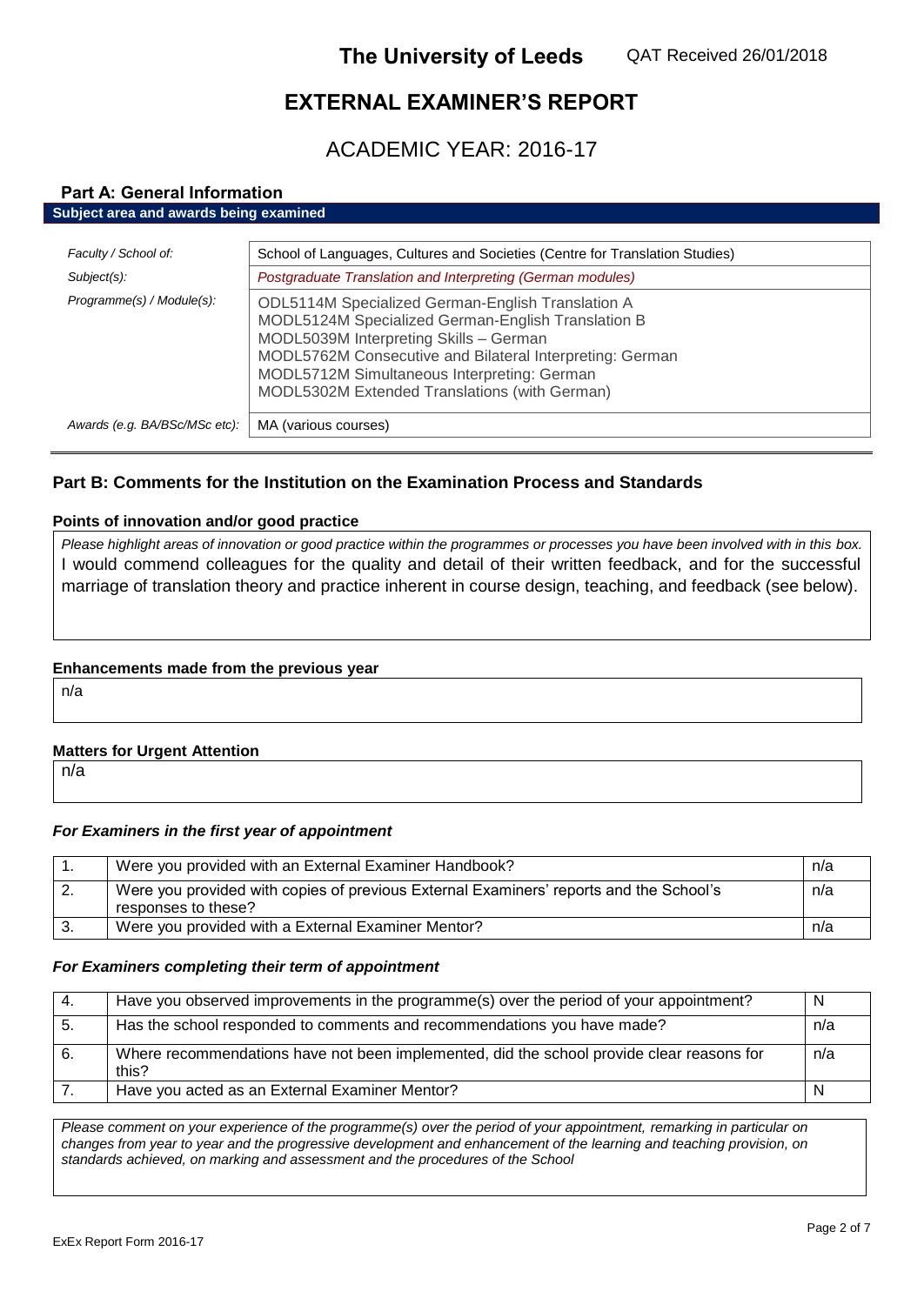I have had little critical feedback on these modules over the time of my appointment. The MA is a well-run enterprise, and continues to fine-tune itself as appropriate. I have noticed few fundamental changes to course design, teaching and feedback – though have deemed none to be necessary.

#### **Standards**

| 8.           | Is the overall programme structure coherent and appropriate for the level of study?                                                                                                                                                                                                                                                                                                                                                                                                                    | Υ              |
|--------------|--------------------------------------------------------------------------------------------------------------------------------------------------------------------------------------------------------------------------------------------------------------------------------------------------------------------------------------------------------------------------------------------------------------------------------------------------------------------------------------------------------|----------------|
| 9.           | Does the programme structure allow the programme aims and intended learning outcomes to be<br>met?                                                                                                                                                                                                                                                                                                                                                                                                     | Y              |
| 10.          | Are the programme aims and intended learning outcomes commensurate with the level of award?                                                                                                                                                                                                                                                                                                                                                                                                            | $\overline{Y}$ |
| 11.          | Did the Aims and ILOs meet the expectations of the national subject benchmark (where relevant)?                                                                                                                                                                                                                                                                                                                                                                                                        | Y              |
| 12.          | Is the programme(s) comparable with similar programmes at other institutions?                                                                                                                                                                                                                                                                                                                                                                                                                          | Y              |
|              | Please use this box to explain your overall impression of the programme structure, design, aims and intended<br>learning outcomes.                                                                                                                                                                                                                                                                                                                                                                     |                |
|              | The programme continues to strike an excellent balance between the theory and practise of translation, balancing<br>academic goals and standards against vocational skills.                                                                                                                                                                                                                                                                                                                            |                |
|              | Assessment is more than thorough, feedback is rich and detailed. There is a discernible 'value added' element in<br>student attainment, which can be related to staff feedback.                                                                                                                                                                                                                                                                                                                        |                |
| 13.          | Is the influence of research on the curriculum and learning and teaching clear?                                                                                                                                                                                                                                                                                                                                                                                                                        | Υ              |
|              | Staff with theoretical and commercial experience of translation, who are also engaged in active research in the area<br>of translation studies (including translation theory, commentary and practice) continue to be involved in course<br>design and delivery and are able to teach in areas of their expertise. Teaching is thus 'research led,' though is also<br>configured to offer students exposure to a broad range of genres and modes of translation.                                       |                |
| 14.          | Does the programme form part of an Integrated PhD?                                                                                                                                                                                                                                                                                                                                                                                                                                                     | N              |
|              | Please comment on the appropriateness of the programme as training for a PhD:<br>As well as equipping students with skills for various forms of commercial translation in the world of work, the strong<br>theoretical underpinning and the focus on applied translation theory in practice provides numerous pathways to<br>doctoral study: critical translation commentary, theories of cultural transfer and transformation, theoretically informed<br>practice of translation all being key areas. |                |
| 15.          | Does the programme include clinical practice components?                                                                                                                                                                                                                                                                                                                                                                                                                                               | $\mathsf{N}$   |
| n/a          |                                                                                                                                                                                                                                                                                                                                                                                                                                                                                                        |                |
| 16.          | Is the programme accredited by a Professional or Statutory Regulatory Body (PSRB)?                                                                                                                                                                                                                                                                                                                                                                                                                     | N/a            |
| our courses. | Colleagues work in close collaboration with professional associations such as ITI the CIoL, as well as EU and UN<br>institutions, some of whom officially recommend and endorse the courses. However, these bodies do not accredit                                                                                                                                                                                                                                                                     |                |

**Assessment and Feedback**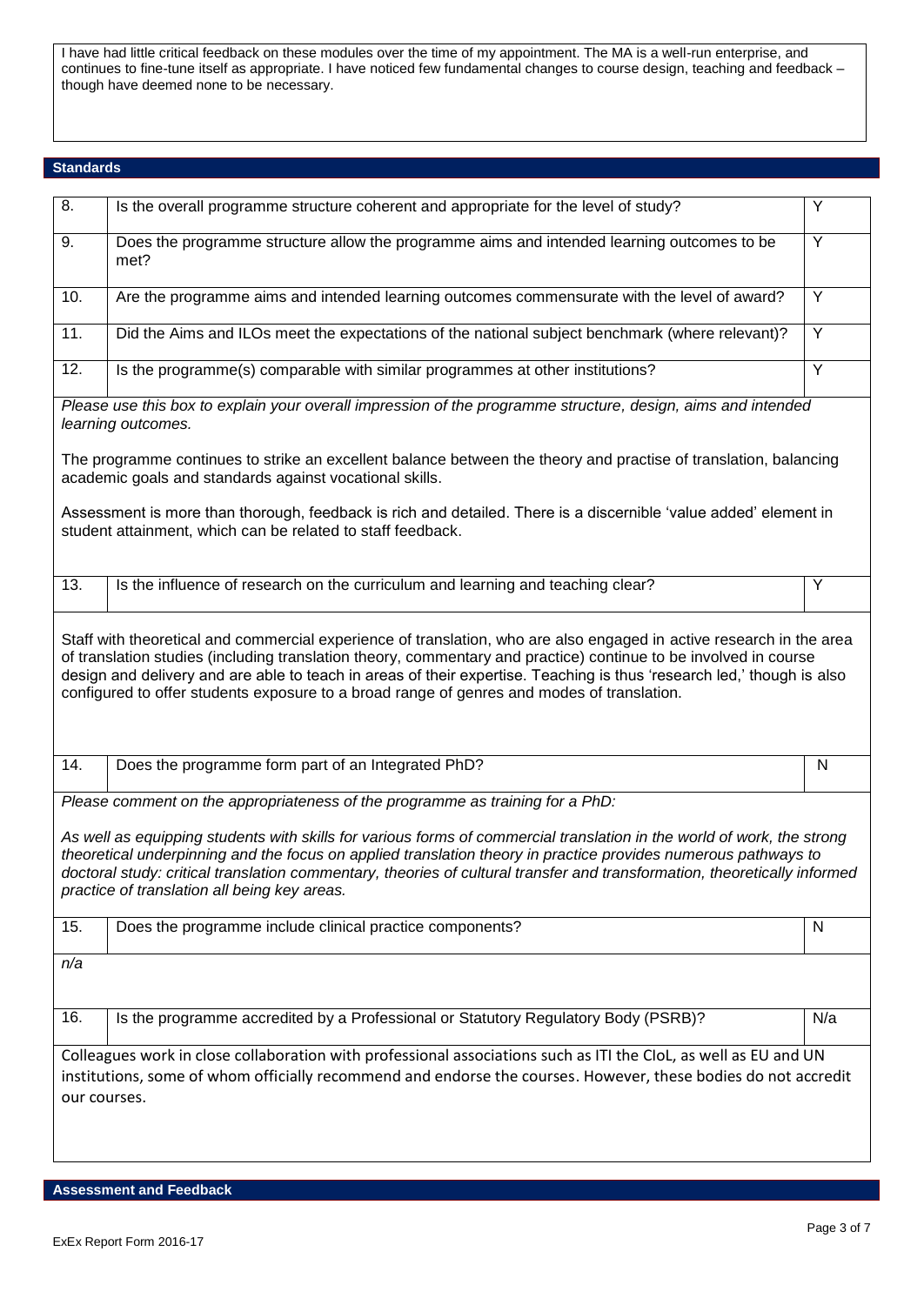| 17.       | Does the programme design clearly align intended learning outcomes with assessment?                                                                                                                                                                                                                                                                                                                           | Y |
|-----------|---------------------------------------------------------------------------------------------------------------------------------------------------------------------------------------------------------------------------------------------------------------------------------------------------------------------------------------------------------------------------------------------------------------|---|
|           | Having taught on the German-English component of two comparable MAs in Translation in the UK, I can confirm that the aims,<br>ILOs and course content admirably meet national benchmarks and standards more generally. The range of assessment types,<br>standard of assessment and richness of feedback are high, well thought through, well delivered and contribute to the successful<br>delivery of ILOs. |   |
| 18.       | Is the design and structure of the assessment methods appropriate to the level of award?                                                                                                                                                                                                                                                                                                                      | Y |
| 19.       | Were students given adequate opportunity to demonstrate their achievement of the programme<br>aims and intended learning outcomes?                                                                                                                                                                                                                                                                            | Y |
|           | Please comment on the academic standards demonstrated by the students and, where possible, their performance in relation<br>to students on comparable courses; the strengths and weaknesses of the students as a cohort:                                                                                                                                                                                      |   |
|           | Students enter the course well qualified and with appropriate language skills. By completion of course they have progressed in<br>most cases markedly. Performance overall, and student progress throughout the period of study, is commensurate with similar<br>courses known to me at                                                                                                                       |   |
| feedback: | Please use this box to provide any additional comments you would like to make in relation to assessment and                                                                                                                                                                                                                                                                                                   |   |
|           | See comments throughout.                                                                                                                                                                                                                                                                                                                                                                                      |   |

# **The Progression and Awards Process**

| $\overline{2}0.$ | Were you provided with guidance relating to the External Examiner's role, powers and                       | Y              |
|------------------|------------------------------------------------------------------------------------------------------------|----------------|
|                  | responsibilities in the examination process?                                                               |                |
| 21.              | Was the progression and award guidance provided sufficient for you to act effectively as an                | Y              |
|                  | <b>External Examiner?</b>                                                                                  |                |
| 22.              | Did you receive appropriate programme documentation for your area(s) of responsibility?                    | $\overline{Y}$ |
| 23.              | Did you receive appropriate module documentation for your area(s) of responsibility?                       | Y              |
| 24.              | Did you receive full details of marking criteria applicable to your area(s) of responsibility?             | $\overline{Y}$ |
| 25.              | Were you provided with all draft examination papers/assessments?                                           | N              |
| 26.              | Was the nature and level of the assessment questions appropriate?                                          | $\overline{Y}$ |
| 27.              | Were suitable arrangements made to consider your comments on assessment questions?                         | Y              |
| 28.              | Was sufficient assessed work made available to enable you to have confidence in your evaluation            | Y              |
|                  | of the standard of student work?                                                                           |                |
| 29.              | Were the examination scripts clearly marked/annotated?                                                     | Y              |
| 30.              | Was the choice of subjects for final year projects and/or dissertations appropriate?                       | $\overline{Y}$ |
| 31.              | Was the method and standard of assessment appropriate for the final year projects and/or<br>dissertations? | $\overline{Y}$ |
| 32.              | Were the administrative arrangements satisfactory for the whole process, including the operation of        | Y              |
|                  | the Progression and Awards Board?                                                                          |                |
| 33.              | Were you able to attend the Progression and Awards Board meeting?                                          | N              |
| 34.              | Were you satisfied with the recommendations of the Progression and Awards Board?                           | $\overline{Y}$ |
|                  |                                                                                                            |                |